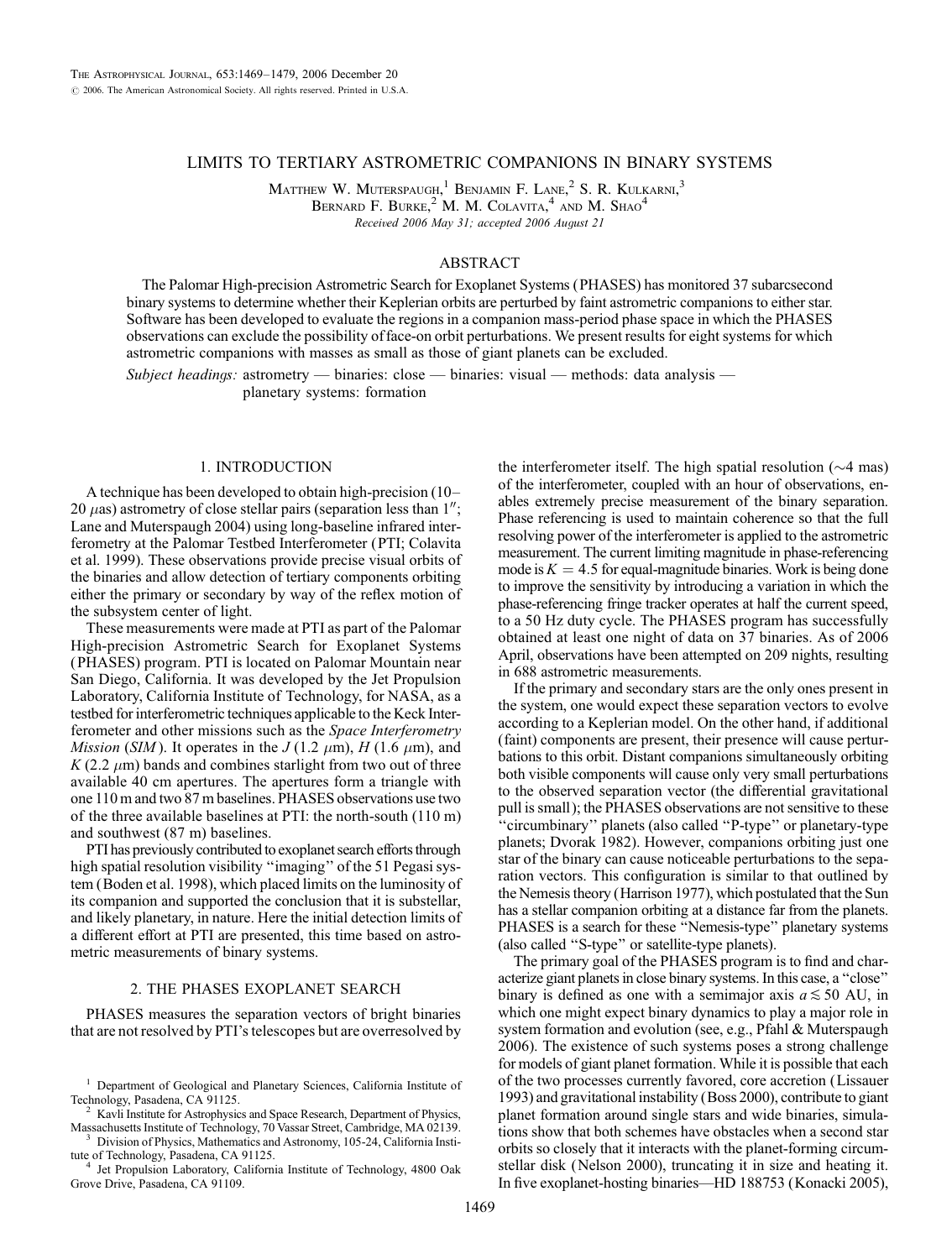

Fig. 1.—Schematic of the shift in fringe positions due to dispersion (the effect has been exaggerated for clarity). The vacuum (no dispersion) interferograms are plotted with solid lines; those dispersed by air with dotted lines. Top: Dispersion shifts the point of zero optical path difference for a star, due to the difference in air paths in each arm of the interferometer (the effective optical path difference measured as if in a vacuum). Middle: The dispersion shifts for stars of equal colors are equal and cancel; the measured separation is the same. Bottom: Stars of unequal colors are shifted by slightly different amounts by dispersion, and the resulting measured separation is different. Not shown are the shape distortions to interferograms. In a differential measurement, these cancel to first order and are insignificant at the precisions of PHASES measurements.

 $\gamma$  Cephei (Hatzes et al. 2003), GJ 86 (Queloz et al. 2000), HD 41004 (Zucker et al. 2004), and HD 196885 (Chauvin et al. 2006)—the secondary star would have truncated the disks to less than 7 AU (for systems in which the binary orbits are not fully constrained, moderate values for the eccentricities are assumed ). It is possible that some of these planets formed around single stars or in wide binaries and reached their current configurations via dynamical interactions in the short-lived star clusters in which they formed (Pfahl 2005; Portegies Zwart & McMillen 2005), although this postformation mechanism appears to be too infrequent to explain the number found.

These systems have been identified with the radial velocity (RV ) method. PHASES employs astrometry, from which the companion mass can be identified without the ambiguity of the orbital inclination. Furthermore, the relative orientations of the binary and planetary orbits can be determined so that system dynamics can be studied. This effort and others specifically targeting close binaries will better determine the frequency of planets in binaries; if large, this will be strong motivation for a revolution in the theory of giant planet formation.

# 3. SYSTEMATIC ERRORS

When fit to a low-order polynomial or two-body (single) Keplerian model, the current PHASES measurements show nightto-night scatter in excess of that determined by evaluating the scatter within a given night. The timescales of this excess scatter can be evaluated by dividing observations from within a night into subsets by time and analyzing these subsets individually. It is found that within a given night the subsets agree at the level determined by the formal uncertainties obtained from the standard PHASES data reduction pipeline. Because the subsets represent observations separated by on the order of 1 hr, we conclude that the PHASES uncertainties are consistent within a night; the variations occur on night-to-night timescales.

This excess scatter may be due to either the presence of additional companions or systematic errors that occur on timescales of days or longer. In order to determine limits to tertiary compan-



Fig. 2.—Schematic of the shift in fringe positions due to coupling of longitudinal and lateral dispersion. Due to the finite distance between stars in the image plane, the detector will sample each star differently. If the stars' spectra are dispersed in the image plane, a given detector pixel will sample different colors for each star. This is normally not a problem, as the astrometric measurement is not derived from centroiding the stars on the detector, but rather from the locations of the movable mirrors at which fringes appear on the detector from either one star or the other (each star image is the overlap of images from two telescopes). If there is additionally longitudinal dispersion, the delay location at which fringes form will be color dependent.

ions, it is assumed that any systematic errors result in true nightto-night measurement uncertainties that are related to the formal uncertainties by a multiplicative factor. Depending on the nature of potential systematics, this factor may be different for each individual system (potentially depending on contrast ratios, separations, or star color differences); it is assumed that this factor is a constant for any given system over the course of the measurements. An alternative approach would be to postulate a noise floor; this is not evaluated in the current investigation. It is assumed the uncertainties are distributed in a Gaussian manner; see  $\S$  5.4.

Potential sources of systematic instrumental errors have been identified, and efforts are being made to correct them for the next stage of PHASES observations (during the 2006–2008 seasons). The first source is due to color dispersion within the interferometer, which manifests itself in two ways. The path compensation for the geometric delay at PTI has been done with movable mirrors in air, which has a wavelength-dependent index of refraction. The fringe packets of astrophysical sources are dispersed by an amount that depends on the difference in air paths between arms of the interferometer; this changes the shape and overall location of the fringe packets. If the two stars are of differing colors, each will be dispersed by a slightly different amount, and their apparent separation will be biased; see the schematic in Figure 1. In addition, if there is dispersion in a direction perpendicular (lateral) to the light beam (due to optics acting as prisms; atmospheric differential chromatic refraction also introduces lateral dispersion, although this amount is small ) or diffraction, the color of the star's light falling on the image plane detector pixel can vary with sky position. In the presence of longitudinal dispersion, the dependence of these color shifts on location within the pixel can also introduce astrometric systematics; see Figure 2. A longitudinal dispersion compensator has been commissioned for PTI, which should eliminate both systematics. A second source of potential error is drift in the ''astrometric baseline'' due to drifts in optical alignment, which may result in variable pupil sampling at the interferometer apertures. This is remedied by introduction of an automatic alignment system. These engineering improvements will initiate a second stage of the PHASES program, in which it is anticipated that the observational precisions will be improved by a factor of  $\sim$ 3.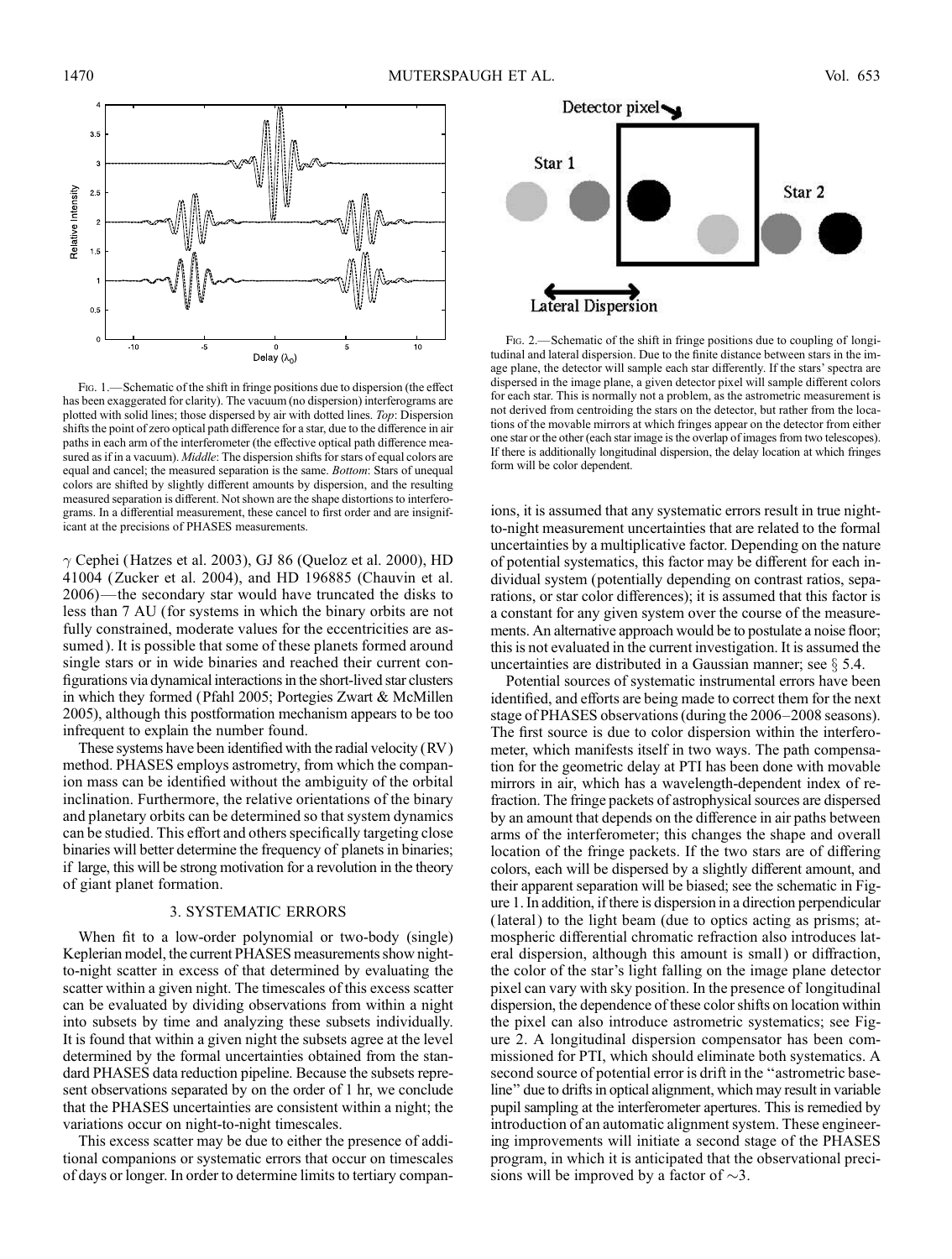## No. 2, 2006 LIMITS TO TERTIARY ASTROMETRIC COMPANIONS 1471

## 4. DETECTION LIMITS

It is anticipated that at least a portion of the excess noise is the result of systematic errors, although in some cases the presence of an astrometric companion also contributes. An approach to differentiate between these contributions is developed by recognizing that an astrometric perturbation will appear as a Keplerian wobble, whereas instrumental terms will be random; the Keplerian signature becomes a constraint on the nature of the excess scatter. An algorithm for determining the confidence levels of such a signal in the presence of instrumental scatter is described below.

## 4.1. Exclusion Criteria

The hypothesis is that model  $A$  correctly represents the observed system; one desires to determine the  $\chi^2$  goodness-of-fit threshold at which a different model,  $B$ , is less consistent with the data than A (for a discussion of  $\chi^2$  as a likelihood estimator for data with Gaussian uncertainties, see, e.g., Press et al. 1992). In the present case, model  $A$  is the simpler single-Keplerian orbit (with seven independent parameters allowed to vary freely:  $P_1$ ,  $e_1$ ,  $i_1$ ,  $\omega_1$ ,  $T_{o,1}$ ,  $\Omega_1$ , and  $a_1$ ), whereas model  $B$  is the double-Keplerian model with additional parameters. In the case of a second ''perturbation'' orbit being limited to face-on circular configurations, three new free parameters will be introduced: period  $P_2$ , center-of-light semimajor axis  $a_2$ , one member of the set of the angle of periastron passage  $\omega_2$ , the epoch  $T_{o,2}$ , and the longitude of the ascending node  $\Omega_2$ , which are all degenerate; the constant parameters are the other two of the previous set, the inclination  $\hat{i}_2$ , which can either take value zero or 180 $^{\circ}$  (although nothing in between), and the eccentricity  $e_2 = 0$ . Extension to inclined orbits is discussed in  $\S$  4.3. A phase space can be constructed over these additional free parameters ( $P_2$ ,  $a_2$ , and  $\Omega_2$ ) to evaluate which combinations result in improved or worse fits. In practice, this phase space is collapsed in the  $\Omega_2$  dimension to the best-fit value, and  $a_2$  is converted to tertiary companion mass.

 $Q_A$  and  $Q_B$  are defined as the number of free parameters for models A and B, respectively (here,  $Q_A < Q_B$ ), and there are D independent measurements being considered (for astrometry, D is twice the number of measures, as each are two dimensional ). Thus, the numbers of degrees of freedom are  $Z_A = D - Q_A$  and  $Z_{\mathcal{B}} = D - Q_{\mathcal{B}}.$ 

In  $\chi^2$  fitting, the best-fit model is expected to have a goodnessof-fit  $\chi^2$  equal to the number of degrees of freedom. In the hypothesis that model  $A$  accurately describes the data, but that the data have excessive noise not included in their formal uncertainties, the noise excess factor is given by  $\chi^2_A/Z_A$ . Reweighting the formal uncertainties by the square root of this factor will result in a recomputed value of  $\chi^2_{A,\text{mod}} = Z_A$ . The hypothesis thus assumes that this new set of uncertainties correctly represents the scatter in the observations as a random process.

When introducing additional free parameters to a model, it is expected that the fit  $\chi^2$  will decrease. This does not mean that the model fits better; rather, this must be placed in terms of the reduced  $\chi_r^2 = \chi^2/Z$ . If the two models represent the data equally well, one expects

$$
\chi^2_{\mathcal{A}}/Z_{\mathcal{A}} = \chi^2_{\mathcal{B}}/Z_{\mathcal{B}}.
$$

If this relationship does not hold and  $\beta$  is has the larger reduced  $\chi_r^2$ , B is excluded at the N  $\sigma$  level for the value of N that satisfies

$$
\chi^2_{\mathcal{A}}/Z_{\mathcal{A}} = \chi^2_{\mathcal{B}}/(Z_{\mathcal{B}} + \delta_{Q_{\mathcal{B}},N}),
$$

 $\mathcal{P}$ 

where  $\delta_{Q,N}$  is the value by which a properly normalized  $\chi^2$ metric must be increased to find the  $N\sigma$  confidence region, given

| TABLE 1<br>VALUES OF $\delta_{Q,N}$ |    |        |
|-------------------------------------|----|--------|
|                                     |    |        |
| Model A                             |    |        |
| 5                                   | 1  | 5.89   |
|                                     | 3  | 18.21  |
|                                     | 1  | 7.04   |
|                                     | 3  | 20.06  |
|                                     | 10 | 120.14 |
|                                     | 1  | 8.18   |
|                                     | 3  | 21.85  |
|                                     | 10 | 123.37 |
|                                     | 20 | 430.93 |
|                                     | 30 | 936.61 |
| Model B                             |    |        |
|                                     | 1  | 9.30   |
|                                     | 3  | 23.57  |
|                                     | 1  | 10.42  |
|                                     | 3  | 25.26  |
|                                     | 1  | 11.54  |
|                                     | 3  | 26.90  |

a model with  $Q$  free parameters. In this case, it is the interval computed for model  $B$ , which by assumption less accurately describes the data.

Rearrangement of terms indicates that model  $\beta$  is excluded at or beyond the  $N \sigma$  level when

$$
\chi_B^2 \ge \frac{Z_B + \delta_{Q_B, N}}{Z_A} \chi_A^2. \tag{1}
$$

### 4.2. Astrometric Detection Criteria

In this hypothesis, we accept  $\beta$  as the correct model, and look for the  $\chi^2_A$  level for which model A is excluded. Thus, we simply replace the roles of the models in equation (1):

$$
\chi_{\mathcal{A}}^2 \ge \frac{Z_{\mathcal{A}} + \delta_{Q_{\mathcal{A}},N}}{Z_{\mathcal{B}}} \chi_{\mathcal{B}}^2.
$$

Because it is model  $\beta$  for which a phase-space grid is constructed (over the extra free parameters in this more complex model), it is useful to invert this expression such that it is expressed as the contours of  $\chi^2_B$  for which model A is rejected:

$$
\chi_B^2 \le \frac{Z_B}{Z_A + \delta_{Q_A,N}} \chi_A^2. \tag{2}
$$

Table 1 lists values of  $\delta_{Q,N}$  used in the following sections. The values of  $\delta_{Q,N}$  can be found by iteratively solving the equation

$$
P\left(\frac{Q}{2},\frac{\delta_{Q,N}}{2}\right) = P\left(\frac{1}{2},\frac{N^2}{2}\right),\,
$$

where

$$
P(a,x) = \frac{\int_0^x e^{-t} t^{a-1} dt}{\int_0^\infty e^{-t} t^{a-1} dt}
$$

is the standard incomplete gamma function, equal to the probability of a  $\chi^2$  distribution. In practice, it is often numerically better to equate  $Q(a, x) = 1 - P(a, x)$ . Thus, the 1  $\sigma$  contour has probability 0.683, and 3  $\sigma$  has probability 0.9973.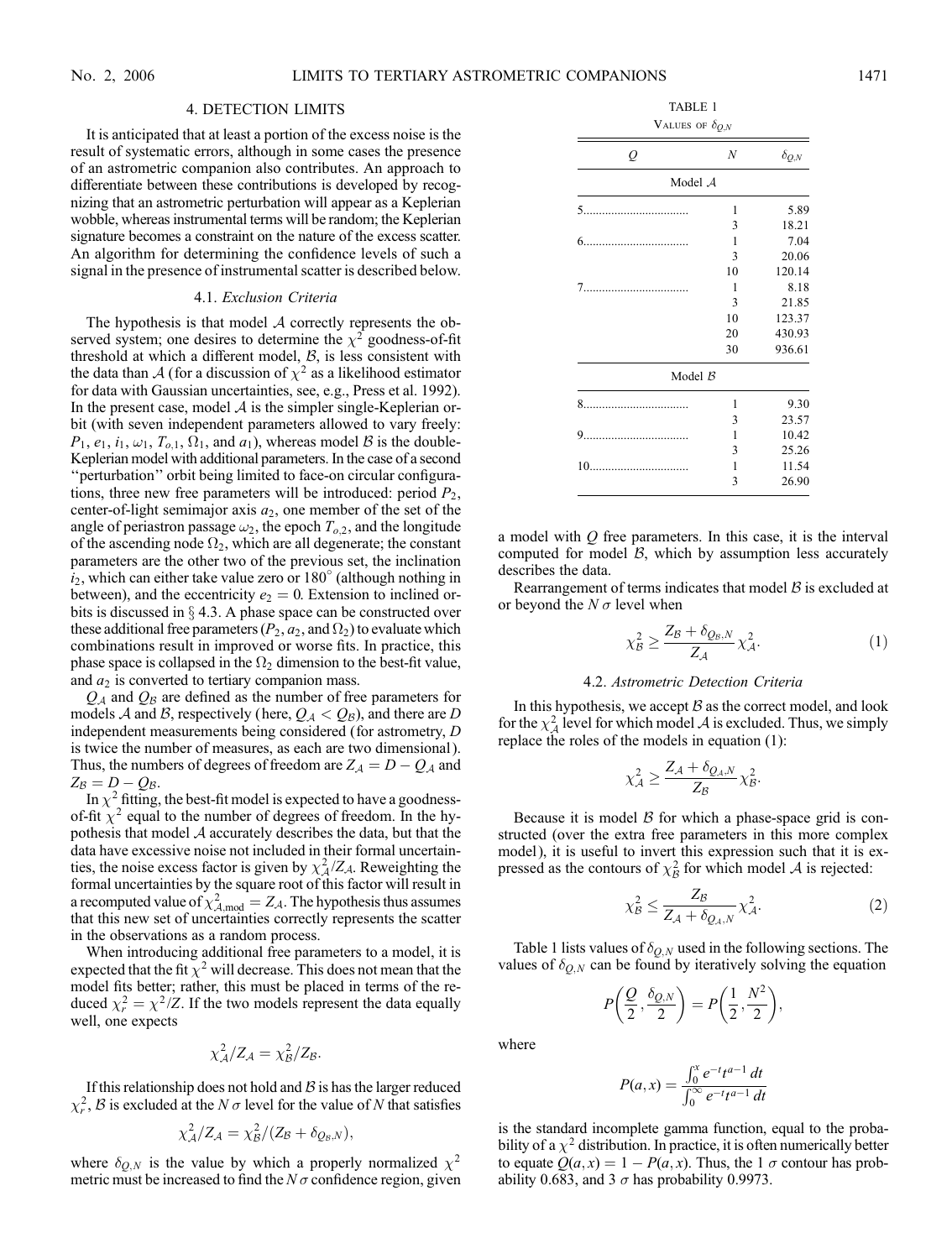

Fig. 3.—Inclined tertiary component ( perturbation) orbits ( $I1$  and  $I2$ ) that fit observations equally as well as a face-on orbit model  $(F)$ . Model  $I1$  corresponds to the case of measurements with uncertainties in dimension  $x$  much larger than y; model I2 corresponds to those with equal circular uncertainty ellipses.

One must be careful how the exclusion and detection confidence levels are interpreted. This is particularly true in the case of detections; one must not forget the effect of the data sampling function or the possibility that a third model better explains the data. To claim a true astrophysical ''detection,'' one must also satisfy the criterion that the perturbation orbit is well constrained. The exclusion criteria are more robust to such possibilities.

## 4.3. Extension to Inclined Orbits

In order for the exclusion limits to be more broadly useful, it is important to allow for the possibility of inclined orbits for the tertiary companions. The present numerical analysis is limited to face-on orbits only because of computational limitations; including a search over a range of orbital inclinations introduces two new freely varying parameters, increasing the computational time required by roughly 2 orders of magnitude. Alternatively, a procedure can be developed to relate the face-on limits to those for inclined systems.

For a given face-on system of semimajor axis  $a_F$ , one can determine the size  $a_I$  of the inclined orbit model that results in the same  $\chi^2$  metric; see Figure 3. Two cases are evaluated: first, when the observational uncertainty ellipses are much larger in one dimension than the other (case for model  $I_1$ ), and second, when the uncertainty ellipses are circular (case for model I2). These extreme cases bound the values appropriate for PHASES data. In both cases, it is assumed that no perturbation exists and the ''wide'' binary orbit has been removed; the residuals are centered at  $(x, y) = (0, 0)$ . The  $\chi^2$  sum is divided into two terms; one summing along the axis parallel to the larger dimension of the apparent orbit of the inclined perturbation model  $(x)$ , and the other along the smaller dimension  $(y)$ :

$$
\chi^{2} = \sum_{i=1}^{D/2} \frac{[X(\phi(t_{i})) - x_{i}]^{2}}{\sigma_{x}^{2}} + \sum_{i=1}^{D/2} \frac{[Y(\phi(t_{i})) - y_{i}]^{2}}{\sigma_{y}^{2}},
$$
 (3)

where  $X(\phi(t)) = a \cos \phi$  and  $Y(\phi(t)) = a \cos i \sin \phi$  (*i* is the inclination of the orbit) are the perturbation orbit model values at time t in each dimension ( $\phi = 2\pi t/P + \phi_o$ ;  $\phi_o$  is a phase offset), and  $\sigma_x^2$  and  $\sigma_y^2$  are the respective uncertainties for each dimension. There are no  $x - y$  cross terms by choice of basis, explained below. Conditions for which the  $\chi^2_F$  of the face-on orbit equals  $\chi^2_{II}$  or  $\chi_{I2}^2$  of the inclined models are sought.

In the case of noncircular uncertainty ellipses, one works in a basis for which the uncertainty ellipse major axis is oriented along the  $x$  axis. It is assumed the uncertainty ellipses share a single basis (their orientations do not vary) such that a  $\chi^2$  minimizing algorithm will align the larger dimension of the apparent perturbation orbit with the large uncertainty axis (this also assumes there are no external limits placed on the longitude of the ascending node). For PHASES data, the orientations of the uncertainty ellipses vary slightly from night to night (depending on the hour angle of observations); this serves only to lessen the resulting conversion factor, and the present derivation is for the more extreme case. In the limit of large uncertainties in the x direction,  $|X(t)| \le a_{I1} \ll \sigma_x^2$ and the first term in equation (3) is unchanged and cancels on setting  $\chi_F^2 = \chi_{I1}^2$ , leaving

$$
\sum_{i=1}^{D/2} \frac{\left[Y_F(t_i) - y_i\right]^2}{\sigma_y^2} = \sum_{i=1}^{D/2} \frac{\left[Y_{I1}(t_i) - y_i\right]^2}{\sigma_y^2}.
$$
 (4)

By geometry,  $Y_F(\phi) = a_F \sin \phi$  and  $Y_{I}( \phi ) = a_{I} \cos i \sin \phi$ . By setting  $a_F = a_{I1} \cos i$ ,  $\chi_F^2 = \chi_{I1}^2$ . Thus, inclined orbits with semimajor axis  $1/cos i$  times larger will fit the observations equally well as a face-on model.

For circular uncertainty ellipses,  $\sigma_x^2 = \sigma_y^2 = \sigma^2$ ,

$$
\sum_{i=1}^{D/2} \frac{\left[X_F(\phi(t_i)) - x_i\right]^2}{\sigma^2} + \sum_{i=1}^{D/2} \frac{\left[Y_F(\phi(t_i)) - y_i\right]^2}{\sigma^2}
$$
\n
$$
= \sum_{i=1}^{D/2} \frac{\left[X_{I1}(\phi(t_i)) - x_i\right]^2}{\sigma^2} + \sum_{i=1}^{D/2} \frac{\left[Y_{I2}(\phi(t_i)) - y_i\right]^2}{\sigma^2}
$$
\n
$$
\sum_{i=1}^{D/2} \left[a_F \cos \phi(t_i) - x_i\right]^2 + \sum_{i=1}^{D/2} \left[a_F \sin \phi(t_i) - y_i\right]^2
$$
\n
$$
= \sum_{i=1}^{D/2} \left[a_{I2} \cos \phi(t_i) - x_i\right]^2 + \sum_{i=1}^{D/2} \left[a_{I2} \cos \phi(t_i) - y_i\right]^2. \quad (5)
$$

Assuming the measurements are uniformly distributed in  $\phi$ , and  $x_i$  and  $y_i$  have statistically similar distributions p that are even functions (such as Gaussians), this relationship becomes

$$
\int_{-\infty}^{\infty} \int_{0}^{2\pi} (a_F \cos \phi - x)^2 p(x) d\phi dx \n+ \int_{-\infty}^{\infty} \int_{0}^{2\pi} (a_F \sin \phi - y)^2 p(y) d\phi dy \n= \int_{-\infty}^{\infty} \int_{0}^{2\pi} (a_{I2} \cos \phi - x)^2 p(x) d\phi dx \n+ \int_{-\infty}^{\infty} \int_{0}^{2\pi} (a_{I2} \sin \phi \cos i - y)^2 p(y) d\phi dy \n+ \int_{-\infty}^{\infty} \int_{0}^{2\pi} (a_F^2 \cos^2 \phi - 2a_F \cos \phi x + x^2) p(x) d\phi dx \n+ \int_{-\infty}^{\infty} \int_{0}^{2\pi} (a_F^2 \sin^2 \phi - 2a_F \sin \phi y + y^2) p(y) d\phi dy \n= \int_{-\infty}^{\infty} \int_{0}^{2\pi} (a_{I2}^2 \cos^2 \phi - 2a_{I2} \cos \phi x + x^2) p(x) d\phi dx \n+ \int_{-\infty}^{\infty} \int_{0}^{2\pi} (a_{I2}^2 \sin^2 \phi \cos^2 i - 2a_{I2} \sin \phi \cos iy + y^2) p(y) d\phi dy
$$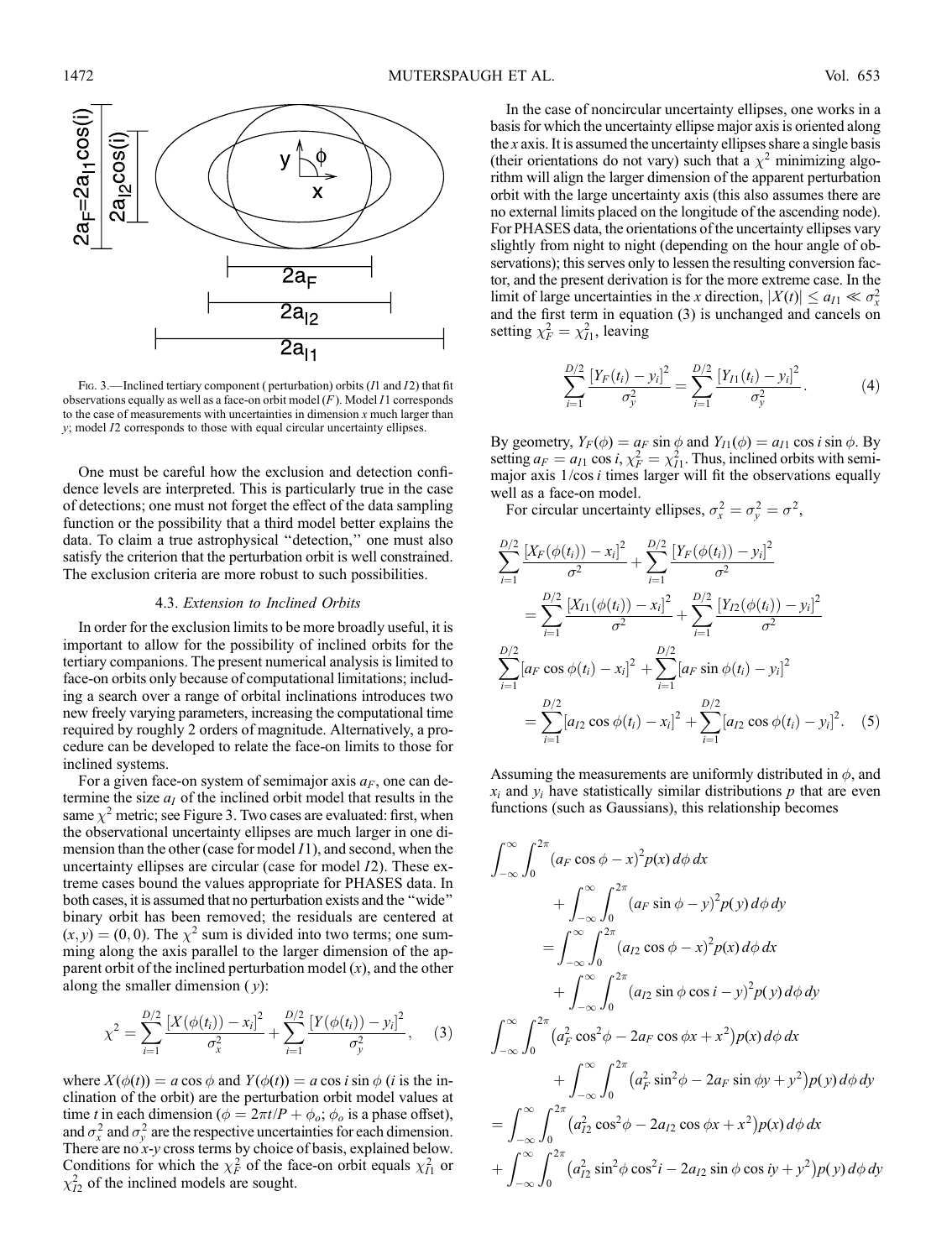$$
\int_{-\infty}^{\infty} \int_{0}^{2\pi} a_F^2 \cos^2 \phi p(x) d\phi \, dx + \int_{-\infty}^{\infty} \int_{0}^{2\pi} a_F^2 \sin^2 \phi p(y) \, d\phi \, dy
$$

$$
= \int_{-\infty}^{\infty} \int_{0}^{2\pi} a_{I2}^2 \cos^2 \phi p(x) \, d\phi \, dx + \int_{-\infty}^{\infty} \int_{0}^{2\pi} a_{I2}^2 \sin^2 \phi \cos^2 ip(y) \, d\phi \, dy, \tag{6}
$$

where in the last step, the second terms (linear in  $x$  and  $y$ ) integrate to zero because  $p$  is even, and the third terms cancel on the right and left sides of the equation. Finally, the remaining x and y integrals are common to all terms and cancel, and the  $\phi$  integrals evaluate to identical values for all terms, leaving

$$
2a_F^2 = a_{12}^2 (1 + \cos^2 i). \tag{7}
$$

Thus, by setting  $a_F = a_{I2}[(1 + \cos^2 i)/2]^{1/2}$ ,  $\chi_F^2 = \chi_{I2}^2$ .

Because orbital size is proportional to companion mass, these multiplicative factors can be directly applied to the exclusion limits for astrometric companions. To convert between the results for face-on and those including inclined models, one need multiply only by a factor between  $\sim [2/(1 + \cos^2 i)]^{1/2}$  and  $\sim 1/\cos i$ . The exact value of this factor depends on the distributions of observations in time and on the orientations and aspect ratios of the uncertainty ellipses.

# 5.  $\delta$  EQUULEI

PHASES observations of the nearby binary system  $\delta$  Equulei (7 Equ, HR 8123, HD 202275, ADS 14773), including an updated visual orbit, have been presented by Muterspaugh et al. (2005). The 27 observations reported there have been combined with 11 new measurements from the 2006 observing season to search for evidence of astrometric companions around either star. Figure 4 shows the regions in companion mass-period phase space for which the measurements are inconsistent with a perturbation caused by a hypothetical companion in a face-on circular orbit. Companions with masses greater than the lines plotted are inconsistent with the PHASES observations; the exclusion regions are those above the lines.

### 5.1. Application of Detection Limits Procedure

Implementation of the criteria described by equations (1) and (2) can be demonstrated on this system. The binary orbit is short enough that it is well constrained by the PHASES observations alone ( $P_1 < 6$  yr); the elements of the visual orbit are not strongly covariant. Thus, all seven parameters of a visual orbit  $(P_1, e_1, i_1)$ ,  $\omega_1, T_{o,1}, \Omega_1$ , and  $a_1$ ) are allowed to be varied in Keplerian model  $(Q_A = 7)$ . The resulting  $\chi_A^2$  is 1090.83. The 38 PHASES measurements are each two-dimensional, the expected  $\chi^2_{\mathcal{A}}$  is thus  $Z_{\mathcal{A}} =$  $2 \times 38 - 7 = 69$ ; under the hypothesis that the single-Keplerian model is correct,  $\chi^2_A$  is in excess by a multiplicative factor of  $1090.83/69 = 15.81$ . The measurement uncertainties themselves are too small by a factor of  $(15.81)$ <sup>1/2</sup> = 3.98, and the median minor-axis formal uncertainty of 7.7  $\mu$ as is corrected to 30.6  $\mu$ as. Model  $\beta$  is a double-Keplerian orbit given by superposition as

$$
\mathbf{y}_{obs} = \mathbf{r}_{A-B} (P_1, e_1, i_1, \omega_1, T_{o,1}, \Omega_1, a_1) + \mathbf{r}_{Ba-Bb, col} (P_2, e_2, i_2, \omega_2, T_{o,2}, \Omega_2, a_2),
$$
 (8)

where, the A-B orbit is the slow, ''wide'' orbit and the Ba-Bb orbit is the ''narrow'' perturbation orbit center-of-light motion. When converting  $a_2$  to  $M_{\text{Bb}}$ , assumed values for  $M_{\text{Ba}} = 1.19 M_{\odot}$ and the system distance  $d = 18.386$  pc are used, and it is assumed



Fig. 4.— $\delta$  Equ mass-period companion phase space. Companions in the regions above the plotted exclusion curves with face-on orbits are not consistent with the observations. Companions as small as  $2M_J$  can be ruled out by PHASES observations. The most significant detections are less than  $2 \sigma$  significant and are not likely to be astrophysical in origin.

that component Bb is faint (i.e., the Ba-Bb center of light is located at Ba, and  $a_2 = a_{Ba}$ , corresponding to just the reflex motion of the star). In  $\delta$  Equ, both stellar components A and B have mass roughly equal to 1.19  $M_{\odot}$ ; the model is symmetric for companions to A or B and the derived limits on companion masses are identical for the two—one search eliminates companions around both stars, in this case with nearly equal mass limits.

To evaluate whether model  $\beta$  (eq. [8]) better fits the observations, the  $\chi^2$  metric is used to evaluate the goodness of fit at each point in a grid of hypothetical companion masses and orbital periods. The grid was stepped logarithmically in companion mass from  $10^{-1}$  to  $10^3 M_J$  with step size  $log(M_{\rm Bb}/M_J) = 0.1$ . The companion period was sampled at values of  $P_2 = 2f T / K$ , where f is an excess factor (here 3) for finer sampling,  $T$  is the span of the observations ( $\sim$ 760 days), and K is a natural number up to that for which  $P_2 = 3$  days;  $P_2$  was additionally evaluated at  $K =$  $1/2, 1/3, \ldots, 1/9.$ 

At each grid point, the seven parameters of the wide orbit are seeded with those from the best-fit single-Keplerian (i.e., model  $A$ ); the perturbation orbit's parameters are seeded in the period and the (center-of-light) semimajor axis as determined by the phasespace grid. In addition, the perturbation orbit is seeded in several values of  $\Omega_2$  (separated by 40° starting at 0° and increasing up to 320°), and at inclinations of either  $0^{\degree}$  or 180° to allow for face-on orbits with clockwise or counterclockwise motion; all combinations of these  $\Omega_2$  and  $i_2$  seedings are explored. The values of the other secondary orbit parameters are seeded at zero.

The model is allowed to relax from each set of initial seedings using a downhill  $\chi^2$  fitting algorithm in which the seven parameters of the "wide" orbit and  $\Omega_2$  in the "narrow" orbit are allowed to vary. Note that the narrow system inclination is not allowed to vary; this restricts the search to including only face-on orbits, and the inclination parameter does not add to the count of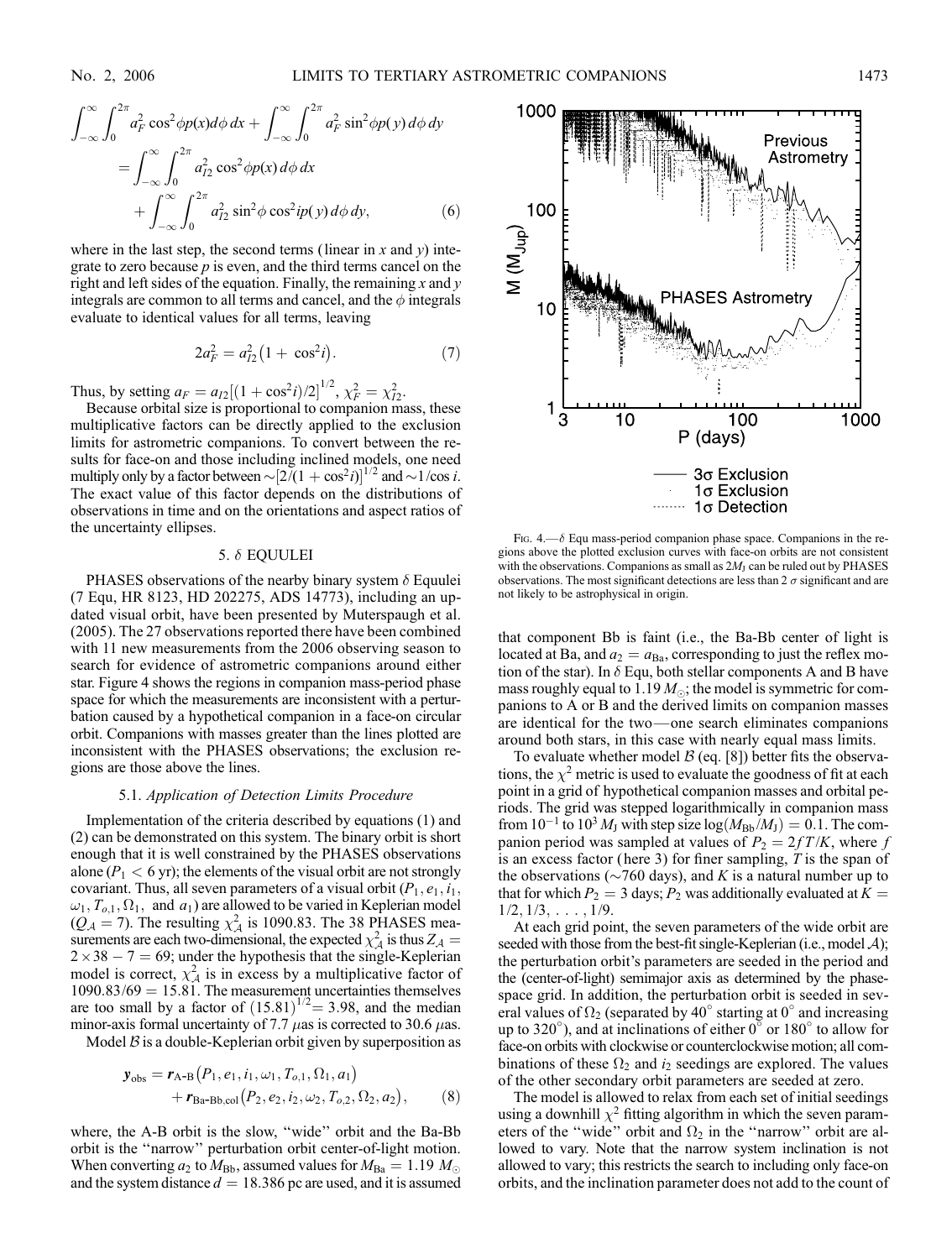''free parameters'' in the model. While the period and semimajor axis (and thus mass) of the perturbation orbit are not allowed to vary in the downhill fitting process, these are varied across the grid and are to be counted in the total number of model parameters. Note that with eccentricity held at zero (circular orbits) and inclinations restricted to 0° and 180°,  $\Omega_2$  is degenerate with  $T_{o,2}$ and  $\omega_2$ , and thus these need not be varied. The total number of degrees of freedom in the double-Keplerian model is thus  $Q_B =$ 10; seven are from the wide orbit, plus the period  $P_2$ , orbit phase  $\Omega_2$ , and semimajor axis  $a_2$  (or companion mass) of the perturbing orbit. From this,  $Z_B = Z_A - 3 = 66$ .

The  $N \sigma$  exclusion regions are defined as those for which the double-Keplerian model  $\chi^2_B$  is greater than 1090.83  $\times$  (66 +  $\delta_{10,N}$ )/69. The N  $\sigma$  detection regions are calculated from equation (2) as being those for which the double-Keplerian  $\chi^2_B$  is less than  $1090.83 \times 66/(69 + 6_{7,N})$ . The 1  $\sigma$  ( $\chi^2 = 1226$ ) and  $3 \sigma (\chi^2_B = 1469)$  exclusion contours in mass-period phase space are plotted in Figure 4. Also shown are the  $1 \sigma$  detection contours at  $\chi^2 = 933$ ; the smallest value of  $\chi^2 = 883$ , well above the 2  $\sigma$  detection criteria of  $\chi^2 = 864$ . It is concluded these detection regions are results of statistical happenstance.

#### 5.2. Comparison to Previous Work

The same procedure has been applied to the non-PHASES astrometric measurements reviewed by Muterspaugh et al. (2005); see this work for a discussion of the relative weightings of these measurements. These 170 measurements cover a much longer time span (100 yr) than the PHASES observations, but at lower precisions. In this case, the value of  $T$  used to determine the companion periods sampled was chosen to be half the period of the wide orbit found in the best-fit single-Keplerian model ( $P_1 / 2 =$  $T \sim 1042$ ) days. The best-fit seven-parameter single-Keplerian model results in  $\chi^2$  = 426.5 and  $Z_A$  = 340 – 7 = 333 degrees of freedom. Thus, the 1  $\sigma$  and 3  $\sigma$  exclusion level for  $\chi^2_B$  of the 10 parameter double-Keplerian model are 437.5 and 457.2, respectively. For  $P_2 < P_1$ , no values of  $\chi^2_B$  in the grid are less than 400, which is between the 2  $\sigma$  and 3  $\sigma$  detection thresholds (this lowest point is near  $P_2 \sim 10.25$  days and  $M_{\text{Bb}} \sim 800 M_{\text{J}}$ , which is strongly disfavored by the PHASES data).

## 5.3. Inclined Orbits

At this time, it is computationally prohibitive to search in additional parameters (for example, to add an array of seeds in inclination and allow this parameter to also vary, or to search for eccentric orbits). It is noted that there is always an orbit for which astrometry is completely insensitive to companions of any mass or period: high-eccentricity, edge-on orbits pointing directly at the observer (i.e., periastron passage within the line of sight); combination fitting with radial velocity observations lifts this problem and can be useful when contemplating universal exclusions of perturbing companions. Evaluating the phase-space grid described above using just the PHASES astrometry and a 10 parameter model requires roughly 3 weeks on a modern processor; each additional parameter is expected to increase this by roughly an order of magnitude. A need is identified for an alternative approach to the ''brute-force'' algorithm described here, in combination with an evaluation of its performance and reliability in comparison to the method described here.

To test the analytical conversion factor between detection limits for face-on and inclined systems of  $\S$  4.3, the PHASES observations of  $\delta$  Equ were reanalyzed allowing inclinations to vary within 45° of face-on (both prograde and retrograde orbits were allowed) over a very limited subset of perturbation periodicwere allowed) over a very limited subset of perturbation periodic-<br>ities. The predicted conversion factor is between  $\sqrt{4/3}$  and  $\sqrt{2}$ ; in



Fig. 5.—Distribution of normalized residuals for a two-body Keplerian fit to  $\delta$  Equ. Also shown is the theoretical distribution for Gaussian noise.

practice, a factor of  $\sim$ 1.35–1.4 is appropriate for the PHASES observations.

## 5.4. Fit Residuals

Figure 5 shows the continuous (integrated) distribution function of the residuals to the two-body Keplerian fit for the  $\delta$  Equ system. For each measurement, the residuals were measured along directions parallel to the formal uncertainty error ellipse's major and minor axis so that the uncertainties are not covariant. Each were then normalized by that measurement's formal uncertainty estimate. The distribution of this normalized set of residuals can now be considered to determine whether a multiplicative scale factor is an appropriate assumption for handling the observed excess scatter, in which case the residuals should have a Gaussian distribution. The continuous distribution function is fit to the integral of a Gaussian:

$$
\frac{1 + \text{erf}(x/\sqrt{2}a)}{2},\tag{9}
$$

where  $a$  is a measure of the excess scatter over the formal uncertainties (the best-fit value for a is  $2.94 \pm 0.01$ ). A one-sided Kolmogorov-Smirnov test (see for example  $\S$  14.3 of Press et al. 1992) shows the residual distribution agrees with Gaussian statistics with 95% likelihood. The distributions match well, and the assumption of Gaussian errors and multiplicative uncertainty scale factors is valid. Treated as separate sets, the scale factors for the major-axis and minor-axis residuals are similar.

## 6. KNOWN TRIPLE STARS

This procedure is tested on two binaries that each are known to host tertiary companions,  $\kappa$  Pegasi and V819 Herculis. The PHASES astrometric orbits of these triples have been previously examined (Muterspaugh et al. 2006a, 2006b); the phase-space exploration algorithm detects these perturbations and their statistical significances are now presented.

### 6.1.  $\kappa$  Pegasi

PHASES observations of the well-known triple system  $\kappa$  Pegasi (10 Peg, HR 8315, HD 206901, ADS 15281), from which the orbits of both the long and short period subsystems were determined, have been presented by Muterspaugh et al. (2006b). The 52 PHASES measurements presented there are combined with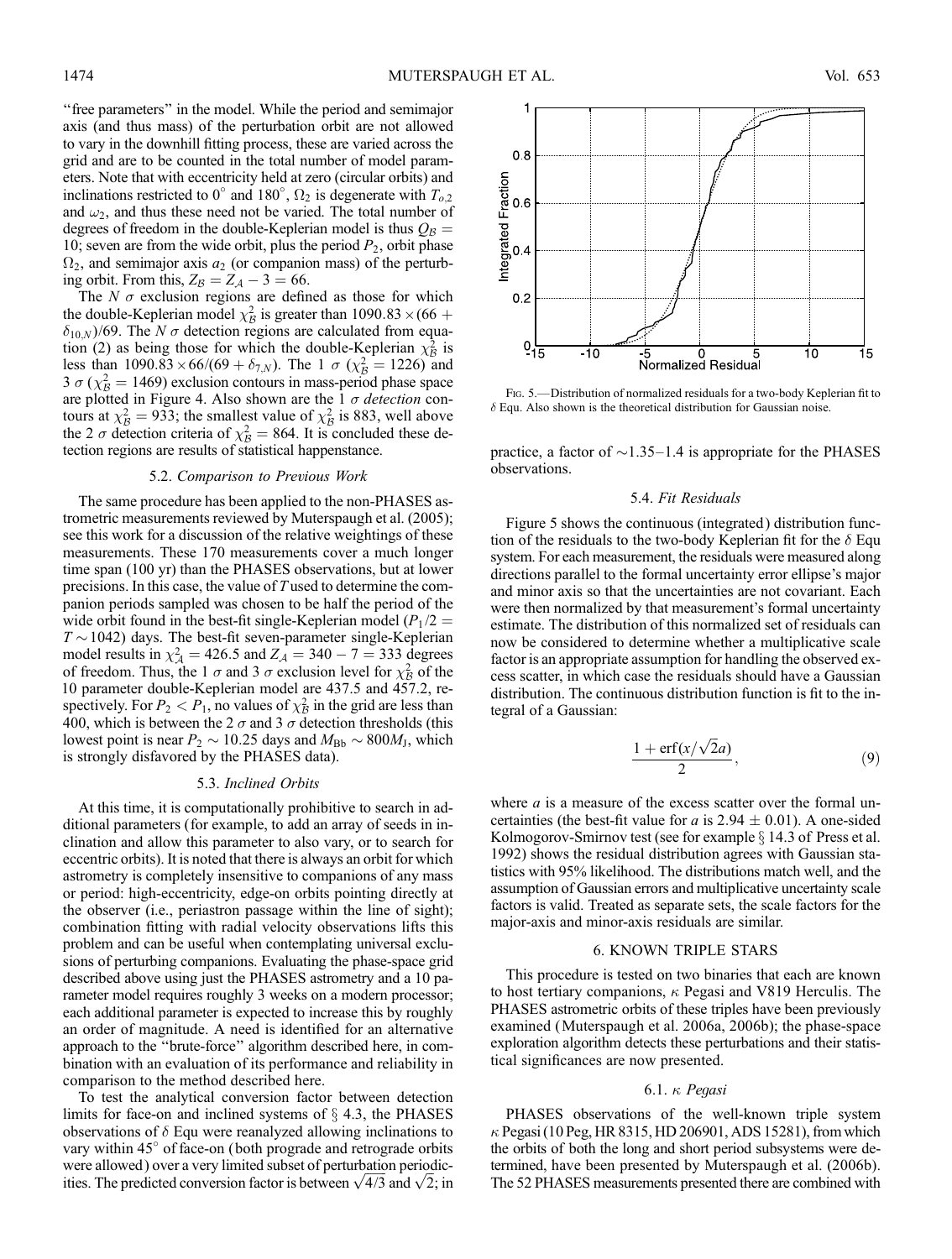

Fig. 6.— $\kappa$  Pegasi mass-period companion phase space. Left: The 1  $\sigma$  exclusion contour based on previous differential astrometry data, with the 20  $\sigma$  PHASES detection contour. Note that only at the 5.97 day companion period does the 20  $\sigma$  PHASES contour exist. Right: The 10, 20, and 30  $\sigma$  detection contours for PHASES observations of the  $\kappa$  Pegasi triple star system are plotted for the limiting case of face-on Ba-Bb subsystem orbits. While the Ba-Bb subsystem is not in fact face-on, the perturbation is detected with the same periodicity as that found by RVobservations. Once this periodicity has been identified, the face-on, circular orbit constraint can be removed, and the detection becomes 106  $\sigma$  significant. Also plotted is the 1  $\sigma$  exclusion contour based on previous differential astrometry data. A "detection" at the 1  $\sigma$ level in the previous differential astrometry is seen in the plot; however, this is likely due only to statistical happenstance.

three measurements from 2005 creating a set spanning  $\sim$  1046 days. In the previous investigation, both a noise floor and multiplicative factor were explored to explain excess systematic noise; the present investigation evaluates only the latter case.

A mass-period grid was constructed similar to that in the case of  $\delta$  Equ, differing in the following ways: the  $P_2$  oversample factor  $f$  is 1 rather than 3, the companion masses explored ranged from  $10^0$  to  $10^4$   $M_J$ , and the step size in companion mass was  $log(M_{\text{Bb}}/M_{\text{J}}) = 0.2$  rather than 0.1. The 424 non-PHASES astrometry data tabulated in the previous investigation were similarly evaluated over the same grid; because these span a time much longer than the wide orbit period, T was set to half the bestfit wide system period  $P_1$  (for evaluation of the PHASES data,  $T$  is the time span they cover). For both the PHASES and non-PHASES data sets, the wide orbit is well constrained without strong covariances. Thus, for both cases  $Q_A = 7$  and  $Q_B = 10$ . The companion Bb mass to  $a_2$  conversion assumed a stellar mass  $M_{\text{Ba}} = 1.662 M_{\odot}$  and distance to the system of 34.60 pc, as determined by the previous investigation. Note that this analysis is only to confirm the detection of the known 5.97 day period companion Bb; at this time no attempt is made to search for fourth components to the system, which may require much more complicated modeling than the simple superpositioning of independent Keplerians that has been used here.

In the PHASES evaluation, the smallest value of  $\chi^2_B$  is found at  $P_2 = 5.978$  days; in this region the step size is  $\Delta P_2 \sim 0.017$ . This is consistent with the best-fit value of  $P_2$  of 5.9714971  $\pm$  $1.3 \times 10^{-6}$  days. The depth of this detection corresponds to a detection at the 31.4  $\sigma$  level. Conversely, the smallest value of  $\chi^2_B$  for the non-PHASES data is at  $P_2 = 19.14$  days with depth not quite reaching the 3  $\sigma$  detection level. The smallest value with  $5.9 < P_2 < 6.1$  days is just barely smaller than the 1  $\sigma$  threshold (near 1.1  $\sigma$ ). Figure 6 plots the relevant phase-space contours.

On removing the face-on, circular-orbit criteria for the narrow orbit (seeding a  $\chi^2$  downhill fit with the best set of parameters found in the phase-space analysis), the fit is considerably improved,  $Q_B = 14$ , and the second orbit improves the fit at the 106  $\sigma$  level.

## 6.2. V819 Herculis

PHASES observations have previously determined the astrometric orbit of the short-period subsystem in the V819 Herculis (HR 6469, HD 157482) triple system (Muterspaugh et al. 2006a). The narrow (Ba-Bb) pair of the V819 Her system is oriented edgeon and show eclipses. In that analysis, 31 measurements were reported (of which six were not used in model fitting as they were taken during eclipse of the narrow pair); one additional measurement from summer 2005 is added to this set. In the present analysis, measurements taken during eclipse are not omitted, to simulate a blind search.

When only the PHASES data are fit, the span of the measurements ( $T \sim 476$  days) is much shorter than the period of the wide orbit ( $P_1 \sim 2020$  days). Thus,  $P_1$ ,  $e_1$ , and  $a_1$  are strongly covariant; by fixing just one of these (here,  $P_1 = 2019.787$  days) at a nominal value supported by non-PHASES observations, these covariances are lifted and the fitting algorithm converges much more rapidly. Because that parameter is not optimized for each fit, it does not count toward the number of free parameters. For the PHASES analysis,  $Q_A = 6$  and  $Q_B = 9$ ; this is not necessary when the non-PHASES observations are included, for which  $Q_A = 7$  and  $Q_B = 10$  as normal.

As in the case of  $\kappa$  Pegasi, the mass-period phase-space grid was modified by setting the  $P_2$  oversample factor f to 1 rather than 3, the companion masses explored ranged from  $10^0$  to  $10^4$   $M<sub>J</sub>$ , and the step size in companion mass was  $log(M_{Bb}/M_J) = 0.2$  rather than 0.1. In addition, the smallest value of  $P_2$  sought was 1 day rather than 3. The distance is assumed to be 67.96 pc and  $M_{Ba} =$ 1.43  $M_{\odot}$ . Again, the aim of the search is only to confirm detection of the known companion Bb, and no attempt is made to find fourth components at this time.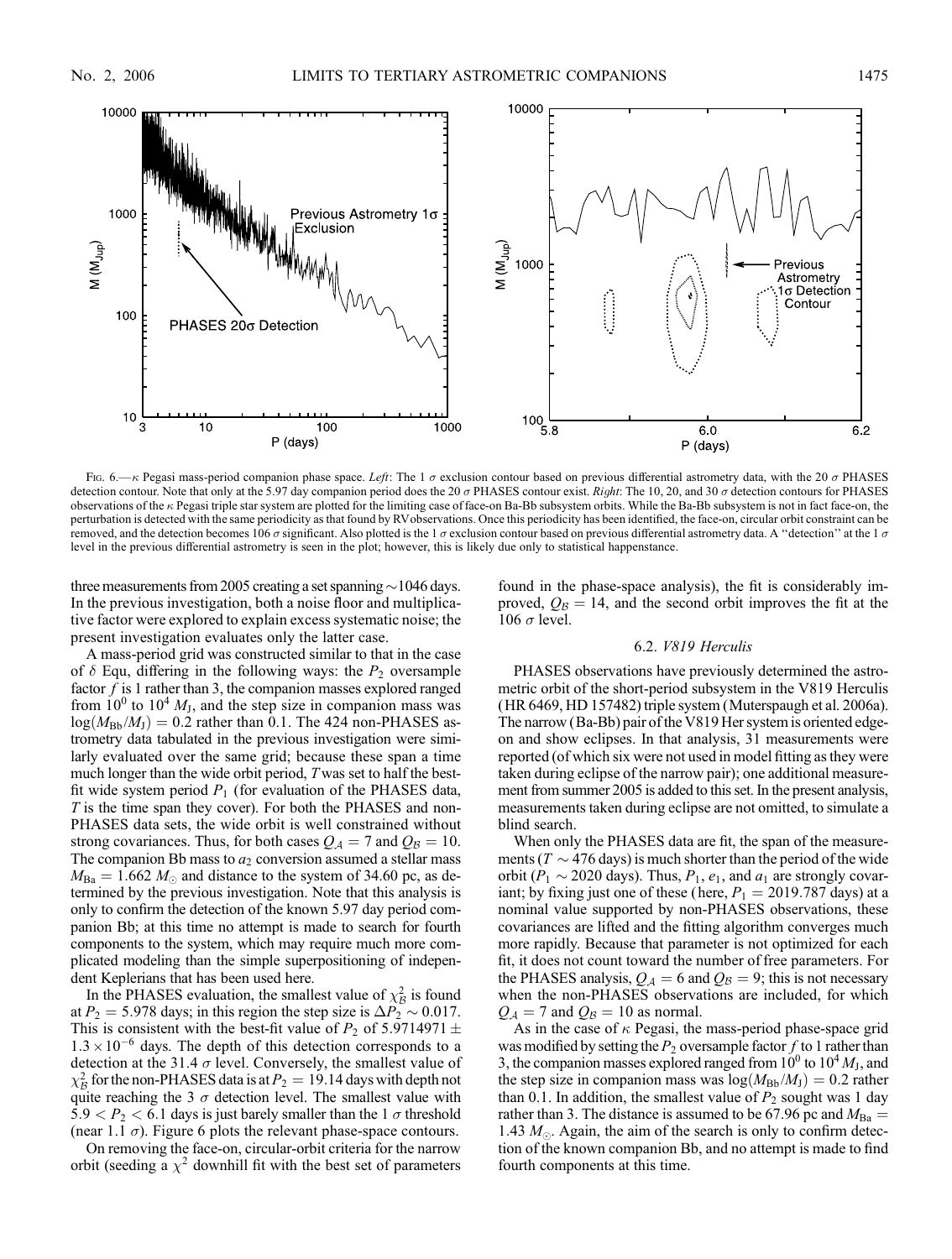

Fig. 7.—V819 Her mass-period companion phase space, showing a 10  $\sigma$  significant detection in the PHASES data that is far beyond the detection threshold for previous measurements. Although the tertiary companion's orbit is in fact edge-on, the face-on code detects the wobble at the correct period. After removing the face-on orbit restraint, the double-Keplerian model is a 14.7  $\sigma$  improvement over the single-Keplerian model.

Because the algorithm has been developed to specialize in face-on orbits, it is not optimally suited to analysis of the V819 Her system, for which the short-period perturbation system is observed to eclipse. However, the strength of the algorithm as a ''wobble detector'' is demonstrated by applying it to this system, for which it is not optimally designed. The two deepest dips in the  $\chi^2$  function occur at periodicities of 2.2284 days ( $\Delta P_2 \sim$ 0.0052 days; 10.5  $\sigma$ ) and 1.8056 days ( $\Delta P_2 \sim 0.0034$  days; 10.1  $\sigma$ ). These are the only two points at the 10  $\sigma$  level. The 1.8056 day periodicity appears to be only an aliasing; the RV and eclipse photometry coincide with the (more significant) 2.2284 day periodicity (the best-fit period to all data is  $P_2 = 2.2296337 \pm 1.9 \times$  $10^{-6}$  days, in agreement with the 2.2284 periodicity, to within the analysis step size). This short-period,  $110 \mu$ as perturbation is readily detected, but is far beyond the ability of other astrometric measurements; with this periodicity identified, one can better refine the fit while allowing other parameters to vary, obtaining the correct orbital configuration for the short-period pair and improving the detection to the 14.7  $\sigma$  level.

The 34 speckle interferometry data tabulated in the previous paper are evaluated separately (in this case  $P_1$  is allowed to vary freely). As shown in Figure 7, the speckle observations are approximately 2 orders of magnitude away from detecting the short-period perturbation. Interestingly, the  $110 \mu$ as amplitude perturbation would correspond to a planetary mass companion if only its period were several months rather than several days.

## 7.  $\beta$  CORONAE BOREALIS

 $\beta$  Coronae Borealis ("Peculiar Rosette Stone," 3 CrB, HR 5747, HD 137909) is a binary whose primary is of spectral class F0p, part of the family of peculiar A stars with strong magnetic fields.  $\beta$  CrB is often grouped with  $\gamma$  Equ and  $\alpha^2$  CVn as prototypes of this class. Its magnetic field has been studied extensively via measurements of Zeeman line splitting, and the inclination of its rotation axis and the angular offset of its magnetic field have been measured.

Neubauer (1944) studied the binary using RV measurements and found evidence for a third body with orbiting the primary with a period of nearly a year ( $P_2 \sim 320$  days). Kamper et al. (1990) obtained updated RV data that did not show this perturbation. However, their analysis showed the periodicity in Neubauer's data is statistically different from 1 yr. They suggested the perturbation was real rather than instrumental, and proposed that this orbit was previously nearly face-on, somehow reorienting itself to be perfectly face-on between the two epochs. Söderhjelm (1999) concluded from Hipparcos astrometric observations that such a proposed companion cannot exist.

Forty-two PHASES measurements have been collected over a span of  $\sim$ 804 days. In addition, 102 non-PHASES differential astrometry measurements have been identified (when these are analyzed, T is set to half the best-fit value of  $P_1$  in the two-body single-Keplerian case). As was the case for V819 Her,  $P_1$ ,  $e_1$ , and  $a_1$  are strongly covariant when only PHASES data are considered  $(T \sim 804$  days vs.  $P_1 \sim 10.27$  yr). Again,  $P_1$  is fixed at a value that is not based on the PHASES observations;  $P_1 = 10.27$  yr is adopted from Tokovinin (1984) and  $Q_A = 6$ ,  $Q_B = 9$  (7 and 10 when non-PHASES data are included ).

The mass-period grid is set up in the same manner as for  $\delta$  Equ. Based on analysis of *Hipparcos* observations by Söderhjelm (1999), the distance is assumed to be 34.12 pc ( $\pi = 29.31 \pm$ 0.82 mas), and the component masses are  $1.77 \pm 0.16$  and  $1.21 \pm$ 0.11  $M_{\odot}$ . The conversion of tertiary mass to semimajor axis assumes a stellar mass of 1.21  $M_{\odot}$ . Radial velocity measurements are available only for one component of the binary; this prevents one from determining the masses and distance from the orbit alone.

The excess multiplicative factor is  $\chi^2_A/Z_A = 9.9 \sim 3.2^2$  for the PHASES observations. The 1  $\sigma$  and 3  $\sigma$  exclusion contours for both the PHASES and non-PHASES data sets are shown in Figure 8. In both cases, the  $P_2 \sim 320$  day perturbation is excluded; for the PHASES observations, a companion of mass as small as  $4M<sub>J</sub>$  are excluded. The mass limits should be increased by  $\sim$ 1.77/1.21  $\sim$  1.46 when considering the primary star as the companion host (this estimate assumes the companion is an insignificant part of the total mass, reasonable in the case of the lower limit exclusion region). It appears that the perturbation in Neubauer's data set is not astrophysical in origin.

There are regions of the mass-period phase space for which perturbations from a tertiary companion improve the fit by 3  $\sigma$  or more. The smallest value of  $\chi^2_B$  corresponds to a 5.2  $\sigma$  detection at  $P_2 \sim 20.9$  days. When the restriction to face-on, the narrow orbit's parameters are strongly covariant and poorly constrained; for example, the formal uncertainty on the eccentricity is 0.5, implying it is not constrained at all, and the Eulerian angles all have formal uncertainties greater than 360°. While the double-Keplerian model can formally improve the fit compared to the single version, the double-Keplerian model is too detailed to be properly constrained by the current observations. In order to claim a true detection, multiple criteria must be met: the double-Keplerian model must better fit the data, and the perturbation orbit must be well constrained. Thus, it is possible that the ''detection'' periodicities are astrophysical in nature, but the data sampling in the present set prevents conclusive study, and aliasing causes multiple periodicities to exist.

# 8. 13 PEGASI

13 Pegasi (HR 8344, HD 207652) has been observed 25 times over a span of  $T \sim 441$  days in the PHASES program. The span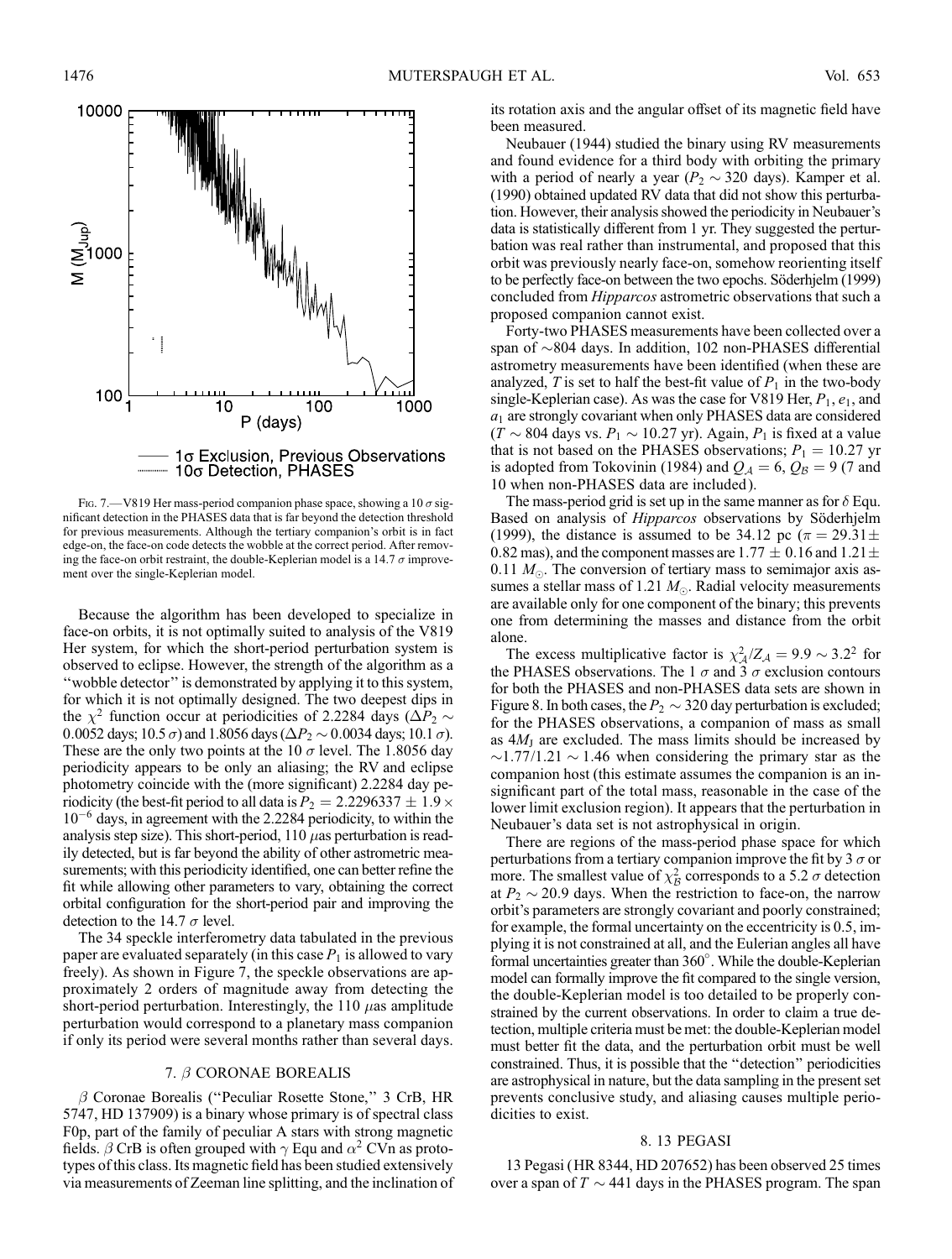

Fig. 8.—Mass-period phase space for tertiary companions to  $\beta$  CrB, showing that a proposed massive object with period  $\sim$ 320 days does not exist. Some mass-period combinations do result in double-Keplerian fits that are an improvement over the single-Keplerian model, but the inner body's orbit is poorly constrained, and it is not clear whether these are astrophysical in origin.

is short compared to the binary period ( $P_1 \sim 26.132$  yr; Hartkopf et al. 1989) and again  $P_1$ ,  $e_1$ , and  $a_1$  are covariant; in the analysis  $P_1$  is thus held fixed at this nominal value ( $Q_A = 6$  and  $Q_B = 9$ ). Söderhjelm (1999) used Hipparcos measurements to determine the system parallax of 29.6  $\pm$  0.8 mas, a total mass of 2.67  $M_{\odot}$ , and a photometric mass ratio  $M_B/M_A = 0.80$ . Computations assume a distance of 33.8 pc and the tertiary companion orbits the secondary at mass 1.19  $M_{\odot}$  (the results can be scaled appropriately for the primary at mass 1.48  $M_{\odot}$ ).

The best-fit  $\chi^2_{A} = 148.8$ , with  $Z_A = 44$  degrees of freedom; assuming model  $A$  is correct, the multiplicative excess factor is  $3.38 \sim 1.84^2$ . The median formal minor axis uncertainty of 10.2  $\mu$ as is thus adjusted to 18.8  $\mu$ as repeatability from night to night. The mass-period grid is set up as in the case of  $\delta$  Equ. Figure 9 shows that massive planets in 20 day to 3 yr period face-on circular orbits would perturb this binary by more than the observed scatter in the PHASES data. Planets as small as  $2M_J$ are ruled out in  $\sim$ 4 month period orbits. A number of regions show 1  $\sigma$  consistent detections; the best of these is at only the 1.7  $\sigma$  detection level.

# 9. 20 PERSEI

The binary 20 Persei (HR 855, HD 17904, ADS 2200) has been observed 26 times by PHASES. At  $K = 4.3$  it is one of the fainter PHASES targets. The observations span  $T \sim 877$  days, a small amount compared to the orbital period of  $P_1 \sim 31.528$  yr. Covariances between  $P_1$ ,  $e_1$ , and  $a_1$  are extremely strong. Using values from Docobo et al. (2001), both  $P_1$  (31.528 yr) and  $e_1$  (0.753) are fixed ( $Q_A = 5$  and  $Q_B = 8$ ). The system distance is assumed to be 72.1 pc from the Hipparcos parallax; combining this with the orbital period and semimajor axis an average component mass of 2.1  $M_{\odot}$  is computed and these values are used in converting tertiary mass to  $a_2$ . The mass-period grid is set up



F<sub>IG.</sub> 9.—13 Pegasi mass-period companion phase space, showing that PHASES observations can rule out tertiary objects as small as  $2M<sub>J</sub>$ . A few massperiod combinations introduce slight improvements over the single-Keplerian model, but none of these are more significant than 1.7  $\sigma$  and are probably not astrophysical in origin.

following the same procedure as for  $\delta$  Equ. For 20 Per,  $\chi^2$  /Z<sub>A</sub> =  $6.57 \sim 2.56^2$  is a relatively small value. However, the average formal minor-axis uncertainty is 21  $\mu$ as; coupling this with the large distance and masses implies that the tertiary detection limits are not particularly sensitive.

The PHASES measurements rule out brown dwarf mass companions in a variety of orbital periods, as shown in Figure 10.



Fig. 10.—20 Persei mass-period phase space, by which a range of brown dwarf companions can be ruled out. Unfortunately, the PHASES observations do not yet have long enough time coverage to confirm the 1269 day period companion of Abt and Levy (1976). Owing to the far distance of the system and the higher mass stars, the PHASES observations are not particularly sensitive to planetary companions in this system.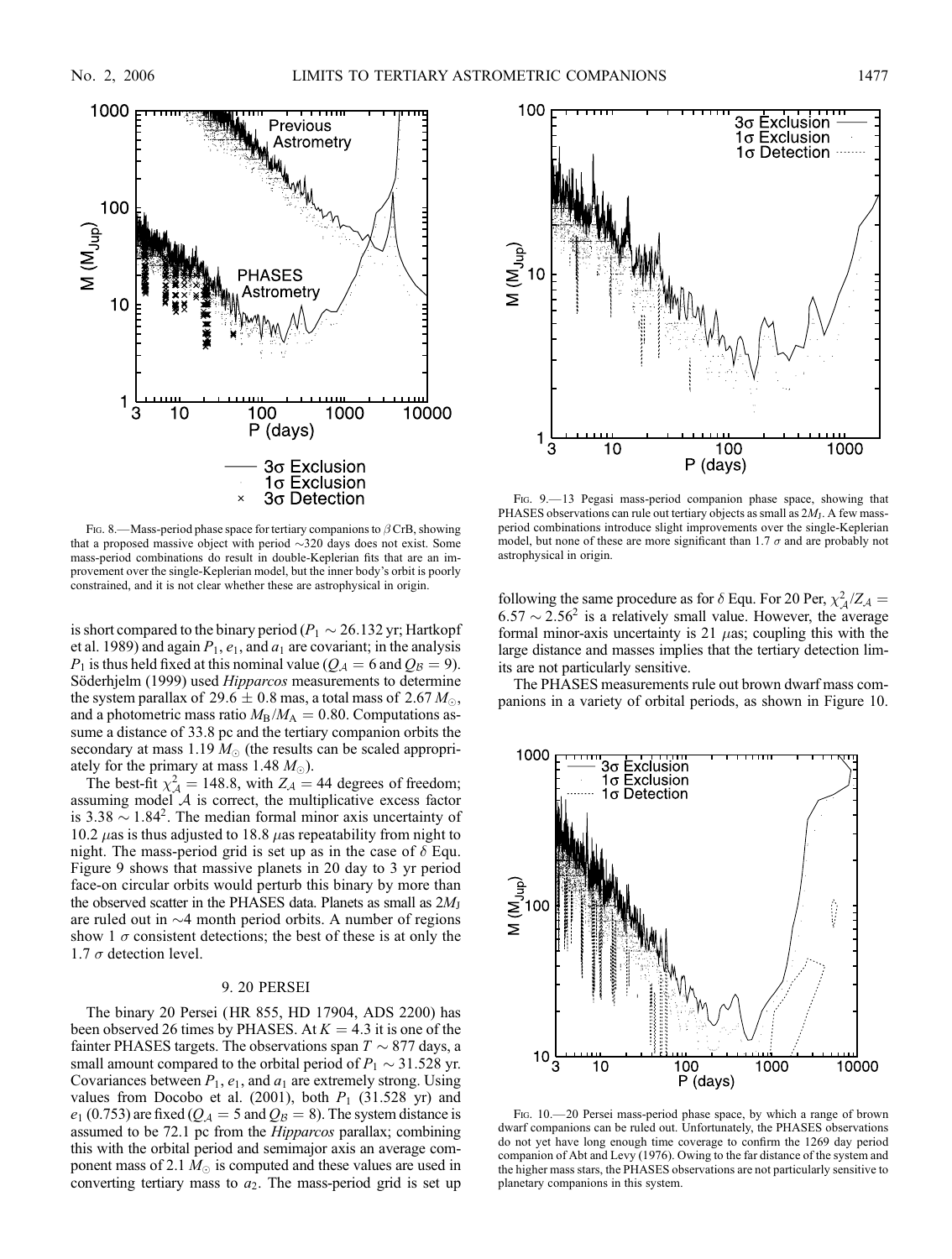

Fig. 11. $-\eta$  CrB mass-period companion phase space, showing that planets as small as  $3M_J$  are inconsistent with PHASES observations. A nearly  $\frac{2}{5} \sigma$  significant detection is found at short periods, but observational coverage does not yet allow the orbit to be strongly constrained; it is unclear whether this is merely a statistical fluke, perhaps related to the data sampling function ( both dips are near 7 days, a natural sampling time for PHASES observations).

Detections are found for several different companion periods at the 1  $\sigma$  detection level. The smallest value of  $\chi^2$  appears at the 2.9  $\sigma$  level; as in the case of  $\beta$  CrB, when the face-on and circular restrictions are lifted from the perturbation orbit, its parameters become poorly constrained. Abt & Levy (1976) proposed the existence of a tertiary companion with period  $P_2 = 1269 \pm 1269$ 70 days; this periodicity is very close to the steep cutoff in the phase-space contour, which is a result of the finite span of PHASES observations, and at this time no conclusions are made about the existence of such a companion.

### 10.  $\eta$  CORONAE BOREALIS

Seventeen PHASES observations of  $\eta$  Coronae Borealis (2 CrB, HR 5727, HD 137107, ADS 9617) have been collected over a span of  $T \sim 680$  days. As with 20 Per,  $P_1$  and  $e_1$  are fixed at values of  $\sim$ 41.585 yr and 0.2620, determined by speckle interferometry (Mason et al. 1999), to lift strong covariances with  $a_1$ . From Hipparcos data, Söderhjelm (1999) determined a parallax of 53.5  $\pm$  0.9 mas, a total mass of 2.41  $M_{\odot}$ , and a photometric mass ratio of 0.96. From these, the tertiary orbit to  $a_2$ conversion is made assuming a distance of 18.69 pc and stellar mass of 1.18  $M_{\odot}$  (the primary's mass is roughly 1.23  $M_{\odot}$  and the tertiary companion limits are similar for primary and secondary). The mass-period grid is set up as in the case of  $\delta$  Equ.

Companions as small as  $3-4$   $M_J$  in orbits of  $\sim$ 100–700 days are inconsistent with the PHASES observations (see Fig. 11). As in the case of  $\beta$  CrB, detection contours deeper than 3  $\sigma$  appear ( here at periods less than 10 days). The deepest of these is at the 4.8  $\sigma$  level. Similarly to  $\beta$  CrB, the data sampling does not allow all parameters of the perturbation orbit to be well constrained when the restrictions of face-on and circular orbits are lifted (in particular,  $e_2$  is not constrained at all). This may be astrophysical in origin, but the current data cannot properly address the underlying orbit.



Fig. 12.—Contours in the companion mass-period phase space for HR 7162, showing that despite high noise levels from systematic processes, companions as small as  $2M_J$  can be excluded in face-on orbits. After engineering improvements to remove these systematic noise sources, constraints will be placed on sub-Jupiter mass planets by second stage PHASES observations.

### 11. HR 7162

HR 7162 (HD 176051, ADS 11871) is a G0 V primary with K1 V secondary. This color difference appears to affect the PHASES data through the differential dispersion mechanism, because the excess scatter  $\chi^2_A/Z_A$  is much larger than for other stars ( $\sim$ 88  $\sim$  9.4<sup>2</sup>). As with 20 Per and  $\eta$  CrB, both  $P_1$  and  $e_1$  are fixed at values of  $\sim 61.15$  yr and 0.258, determined by Heintz (1994), to lift strong covariances with  $a_1$ . Over a span of  $\sim$ 773 days, 32 PHASES observations have been collected. The tertiary massto- $a_2$  conversion assumes a distance of 15 pc and a star mass of 0.71  $M_{\odot}$ . These quantities are derived from the *Hipparcos*-based solution of Söderhjelm (1999), who found a parallax of 66.7 $\pm$ 0.6 mas, a mass sum of 1.78  $M_{\odot}$ , and a photometric mass ratio of 0.67 (the primary mass corresponds to 1.07  $M_{\odot}$ ). The massperiod grid is constructed as in the case of  $\delta$  Equ. The smallest values of  $\chi^2_B$  correspond to a 2.7  $\sigma$  detection. Companions as small as  $2M_J$  are inconsistent with the PHASES data (see Fig. 12).

The physical properties of the HR 7162 binary (low-mass stars, close to Earth) make it an exciting candidate for an exoplanet search as very low mass companions can be detected for a given astrometric performance levels. Unfortunately, the PHASES excess scatter factor for this binary is currently much larger than that typical in other systems studied and appears to be random noise. This is likely due to the large color difference of the binary components, potentially leading to differential dispersion issues. It is anticipated that the current engineering improvements will benefit this system in particular, in which case it will be an extremely exciting study for the exoplanet search, with the ability to detect (or rule out) planets as small as a fifth of a Jupiter mass orbiting either star.

## 12. CONCLUSIONS

PHASES observations are able to exclude tertiary companions with masses as small as a few Jupiter masses in several binary systems. The phase-space searching algorithm correctly identifies the natures of two previously studied triple star systems and finds the correct periods for the short period pairs. While the